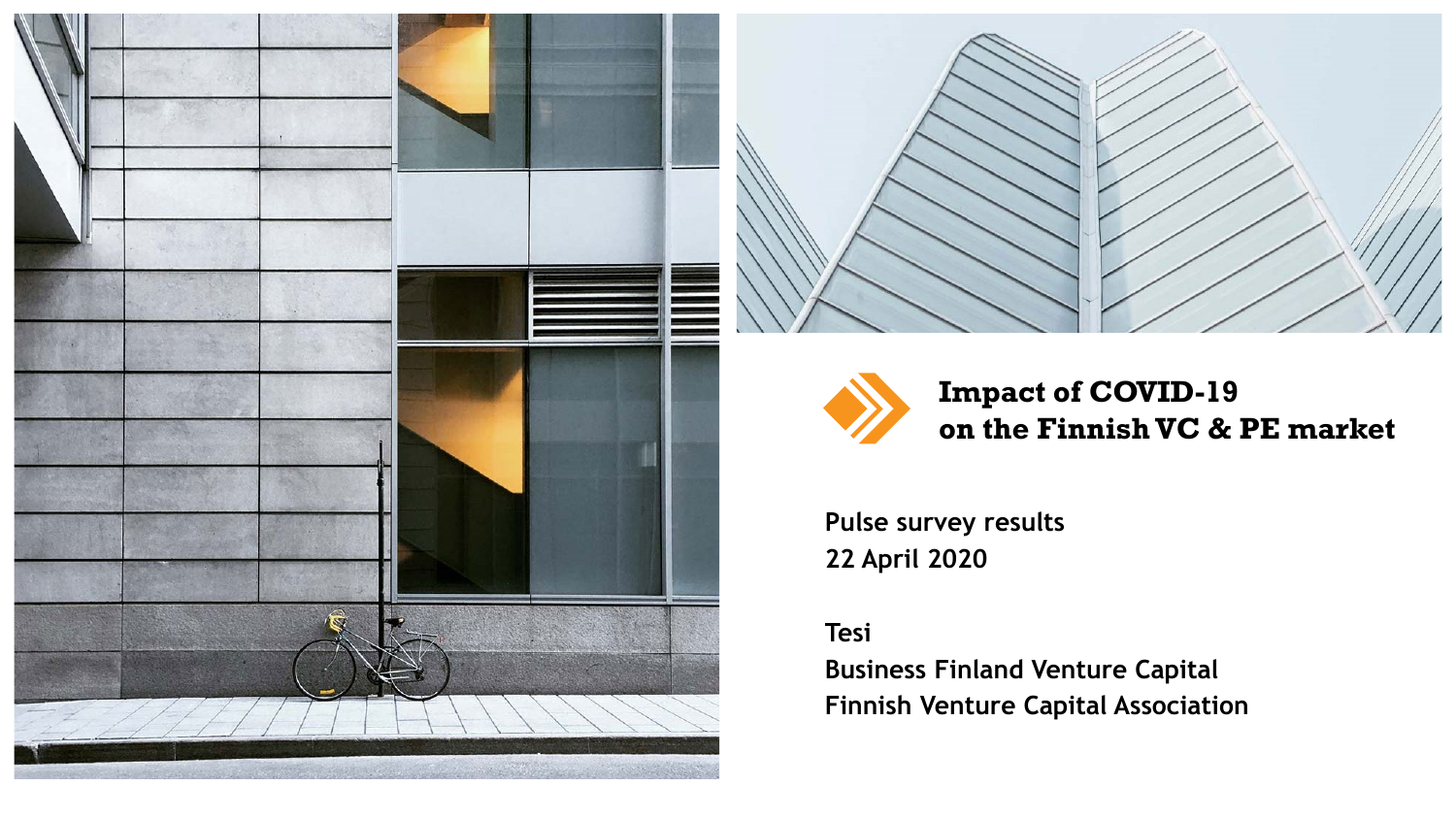#### **The survey covers 27 Finnish investors and 412 companies**



412 companies

Altogether 27 Finnish VC & PE investors replied to the survey: 16 venture capital investors and 11 growth/buyout investors.

The survey was conducted between 9th and 16th April 2020, and was sent to all Finnish venture capital and private equity investors.

The results cover 412 companies, of which 345 are registered in Finland.

The company base is widely distributed across different sectors and development phases, and gives a fair representation of Finnish venture capital and private equity backed companies.

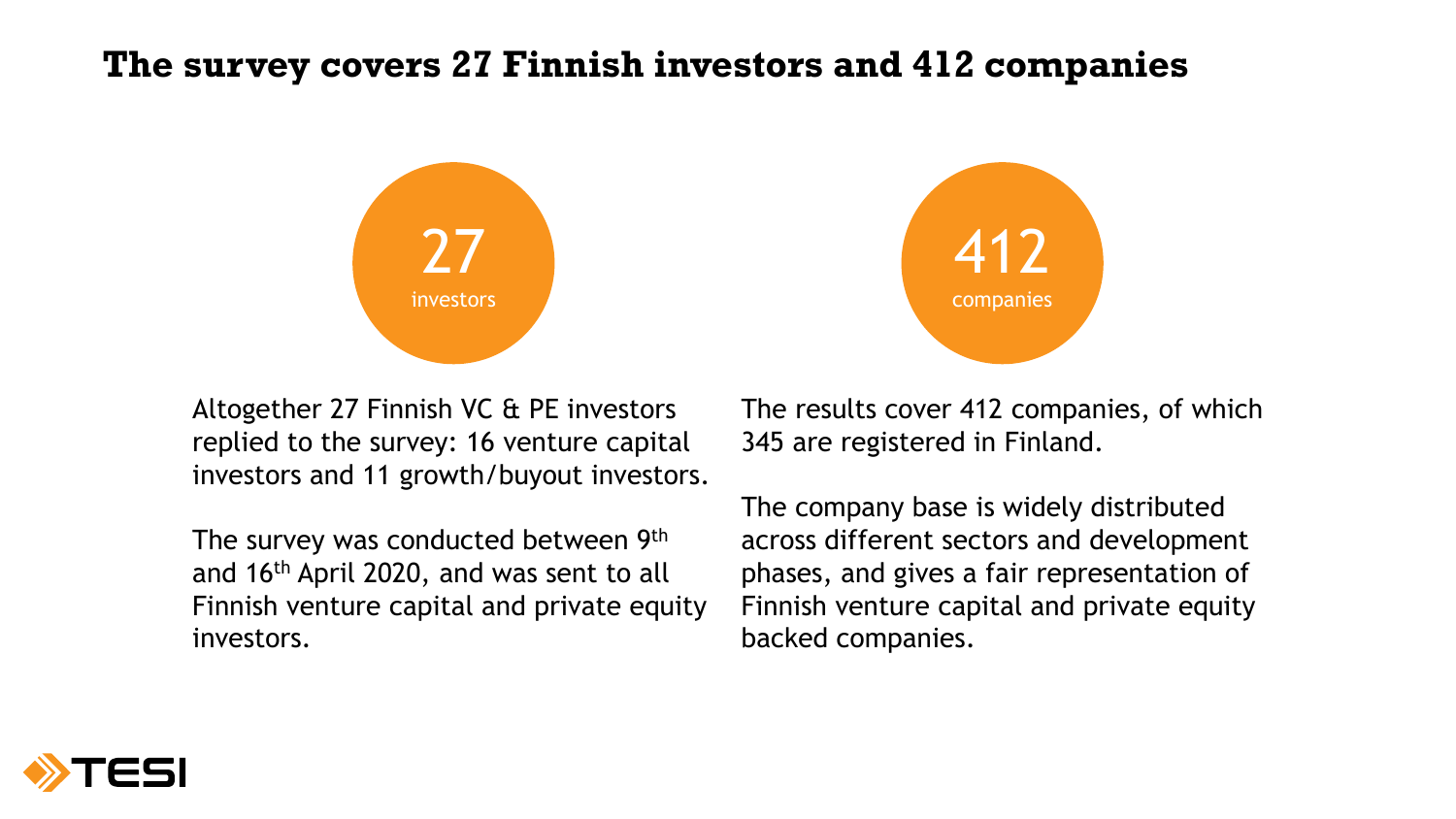# **What did we ask them?**

The aim of the pulse survey is to create a snapshot of the business and financial position of Finnish investors' *current* portfolio companies. The snapshot enables a data-based evaluation of the need, and assessment of the means, for state intervention to support growth companies.

Investors assessed the following aspects of each of their active funds with respect to the 15 most valuable portfolio companies:

- ◆ How does COVID-19 impact your portfolio company's business?
- ◆ What is the company's runway?
- Are the company's current owners able to meet financing needs over the next year?
- $\bullet$  Is financing available from other sources to meet the company's financing needs over the next year?

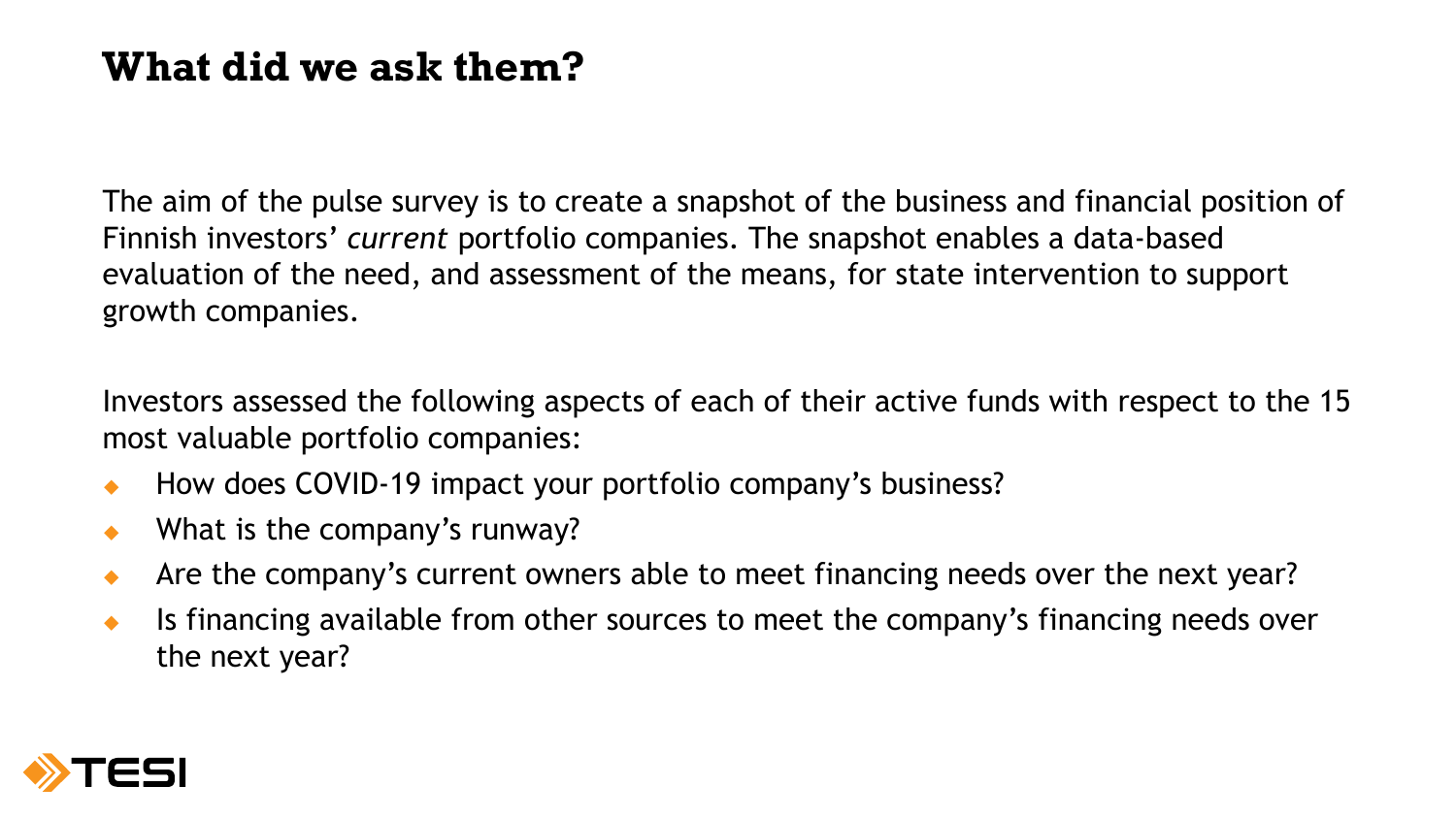#### **COVID-19 has had a negative impact on most companies, particularly on the Growth & Buyout side**



Note! Figures also include non-Finnish portfolio companies. Distribution of responses remains largely unchanged if sample is restricted to Finnish portfolio companies.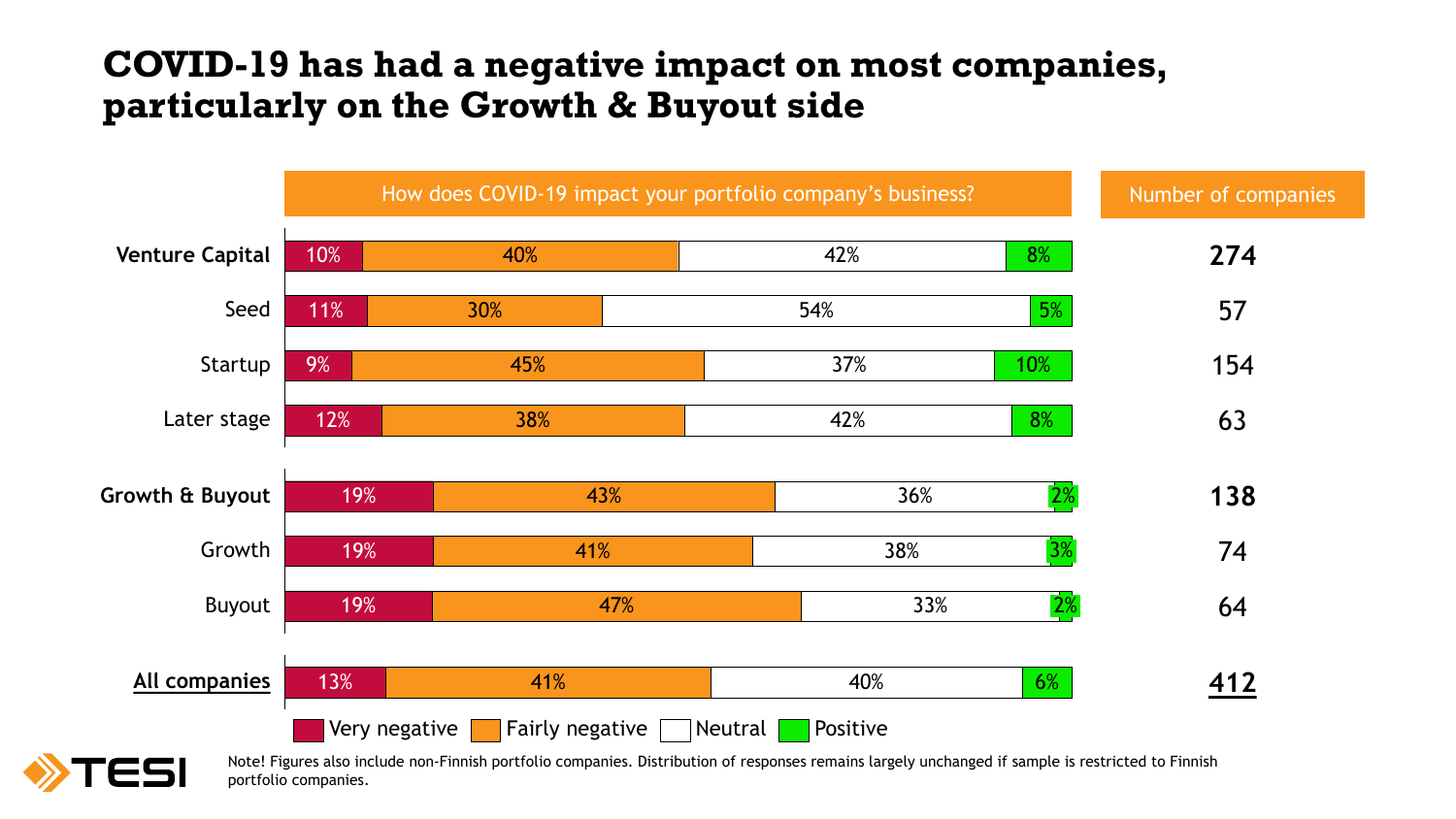#### **About one-third of companies currently have cash reserves for less than six months**





Note! Figures include non-Finnish portfolio companies. Distribution of responses remain largely unchanged if sample is restricted to only Finnish portfolio companies.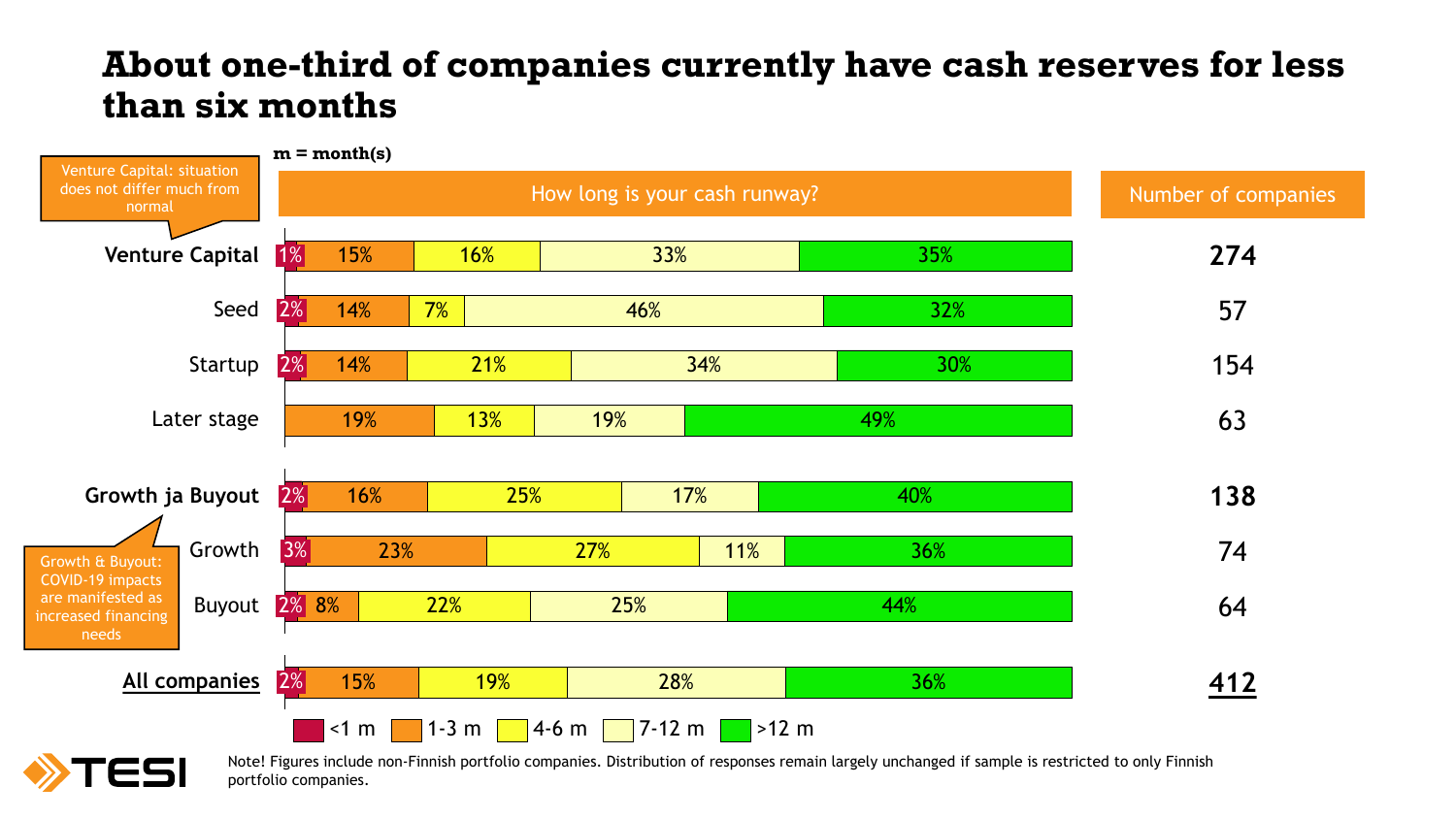### **COVID-19 has had a negative impact on the sufficiency of funds, but in only some cases explains the weak cash position**

| How does COVID-19 impact<br>your company's business? |                         | $< 1$ mth | $1 - 3$ mths | 4-6 mths | $7 - 12$ mths | $>12$ mths |                          | Number of<br>companies |
|------------------------------------------------------|-------------------------|-----------|--------------|----------|---------------|------------|--------------------------|------------------------|
| <b>Venture</b><br><b>Capital</b>                     | <b>Very</b><br>negative | 7 %       | 32 %         | 18 %     | 25 %          | 18 %       | 100%                     | 27                     |
|                                                      | Fairly<br>negative      | 2 %       | 18 %         | 21 %     | 33 %          | 26 %       | 100%                     | 110                    |
|                                                      | <b>Neutral</b>          | 0 %       | 9 %          | 11 %     | 35 %          | 45 %       | 100%                     | 114                    |
|                                                      | Positive                | 0 %       | 8 %          | 17 %     | 25 %          | 50 %       | 100%                     | 23                     |
| <b>Growth</b><br>& Buyout                            | Very<br>negative        | 12 %      | 38 %         | 27 %     | 8 %           | 15 %       | 100%                     | 26                     |
|                                                      | Fairly<br>negative      | 0 %       | 13 %         | 27 %     | 25 %          | 35 %       | 100%                     | 60                     |
|                                                      | Neutral                 | 0 %       | 6 %          | 22 %     | 14 %          | 57 %       | 100%                     | 49                     |
|                                                      | Positive                | 0 %       | 33 %         | 0 %      | 0 %           | 67 %       | $\overline{\phantom{a}}$ | $\overline{3}$         |

**How long is your cash runway?**



Note! Figures include non-Finnish portfolio companies. Distribution of responses remain largely unchanged if sample is restricted to only Finnish portfolio companies.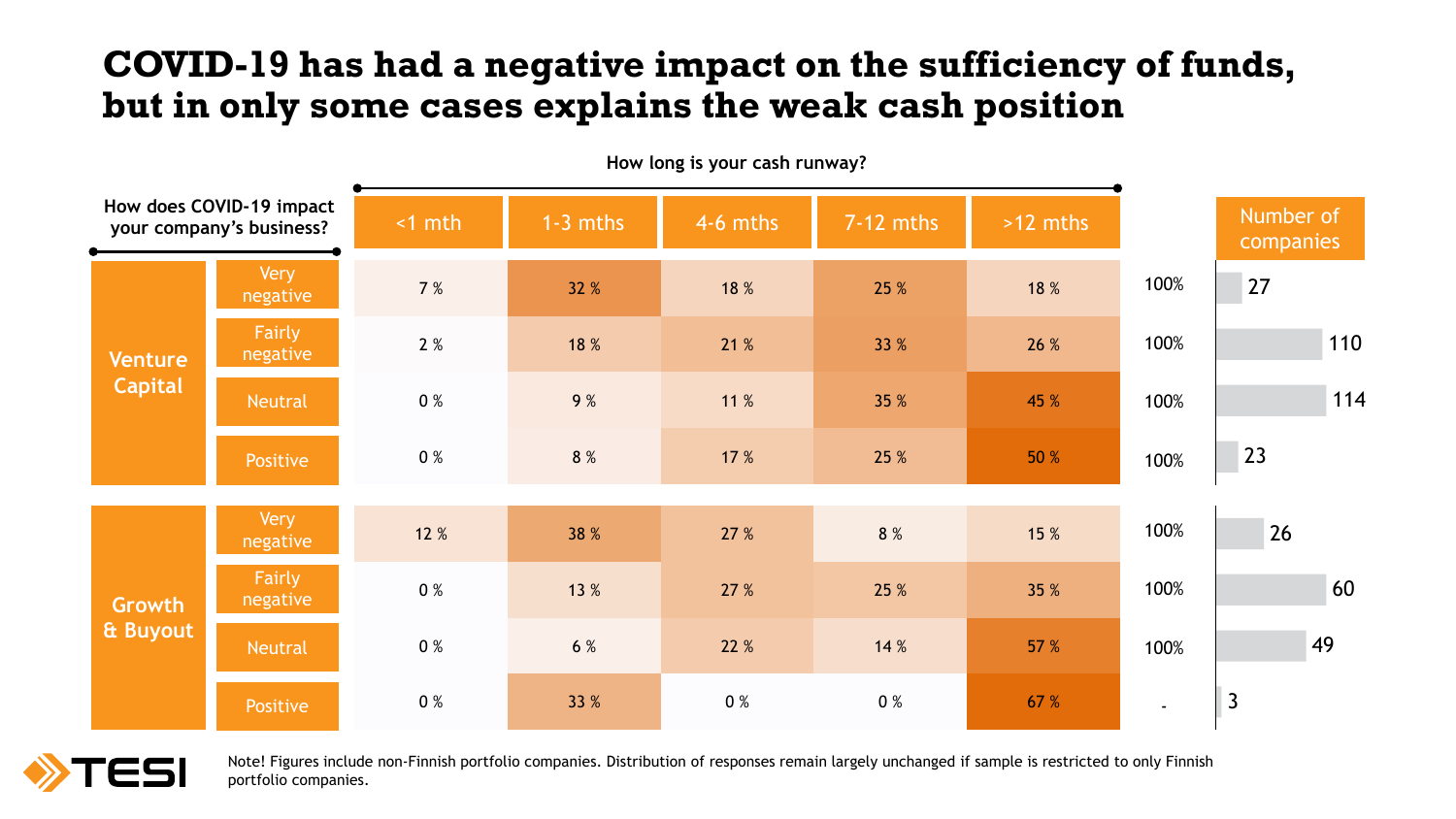## **Overview: Evaluation of companies' overall financing situations based on the survey**

"Are the company's current owners able to meet the company's financing needs over

| "Is financing available from sources                                                           | the next year?"                                                                                |                                                                                                |                                                                                    |            |  |  |  |
|------------------------------------------------------------------------------------------------|------------------------------------------------------------------------------------------------|------------------------------------------------------------------------------------------------|------------------------------------------------------------------------------------|------------|--|--|--|
| other than the current owners to<br>meet the company's financing needs<br>over the next year?" | (No response)                                                                                  | <b>No</b>                                                                                      | Partly                                                                             | <b>Yes</b> |  |  |  |
| (No response)                                                                                  | (No response)                                                                                  | <b>No</b>                                                                                      | Partly by current<br>owners, other financers<br>not available or not<br>identified | <b>Yes</b> |  |  |  |
| <b>No</b>                                                                                      | <b>No</b>                                                                                      | <b>No</b>                                                                                      | Partly by current<br>owners, other financers<br>not available or not<br>identified | <b>Yes</b> |  |  |  |
| Maybe                                                                                          | <b>Current owners cannot</b><br>provide follow-on<br>financing, other<br>financers might offer | <b>Current owners cannot</b><br>provide follow-on<br>financing, other<br>financers might offer | Partly by current owners,<br>other financing sources<br>might be available         | Yes        |  |  |  |
| <b>Yes</b>                                                                                     | <b>Yes</b>                                                                                     | Yes                                                                                            | <b>Yes</b>                                                                         | <b>Yes</b> |  |  |  |



**Derived reply to question: "Can the company's possible follow-on financing needs be met over the next year?"**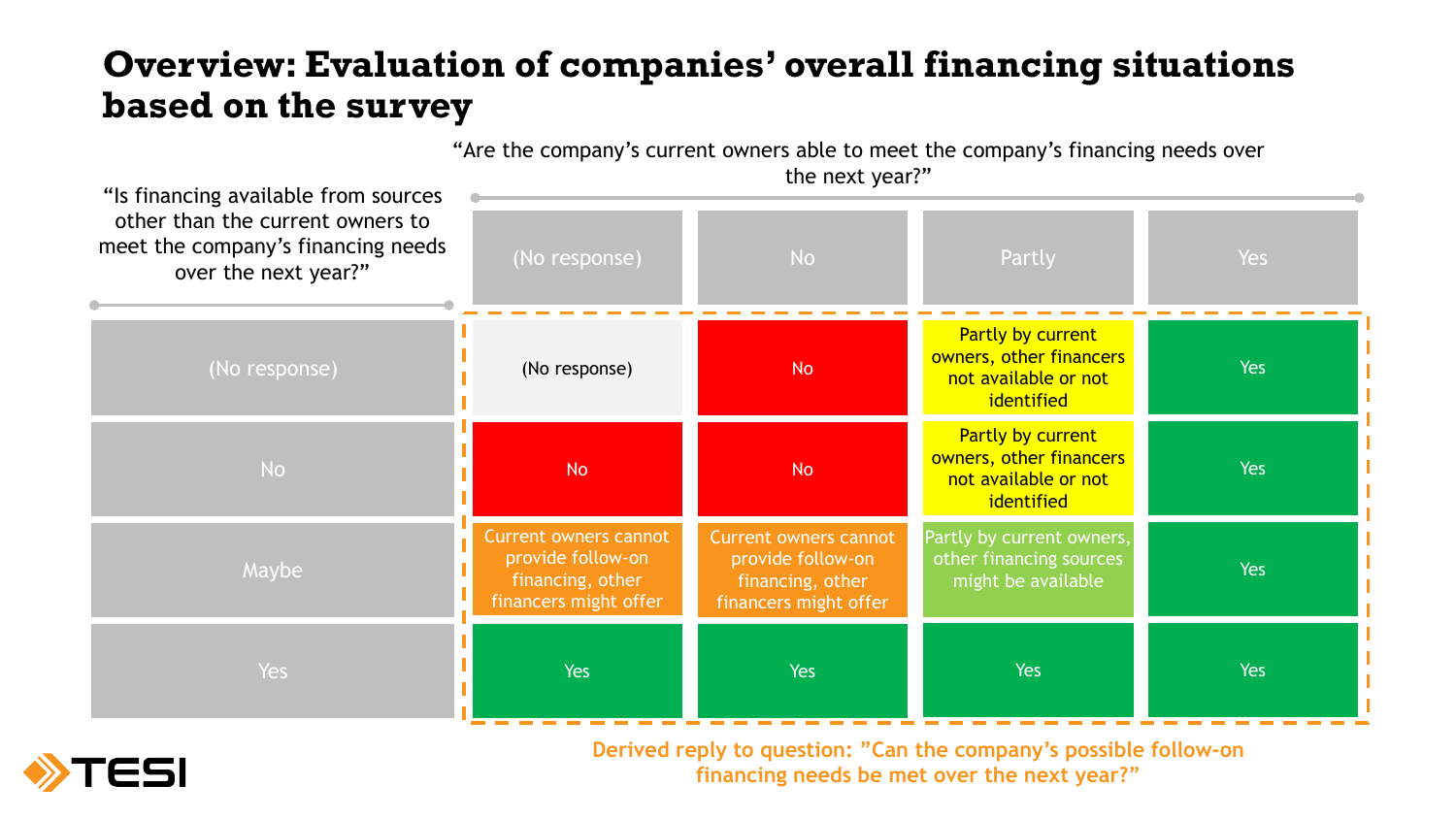#### **Less than 15% of companies lack financing options over the next 12 months**





Note! Figures include non-Finnish portfolio companies. Distribution of responses remain largely unchanged if sample is restricted to Finnish portfolio companies. The question on this slide is derived from replies to two other questions (please see overview slide).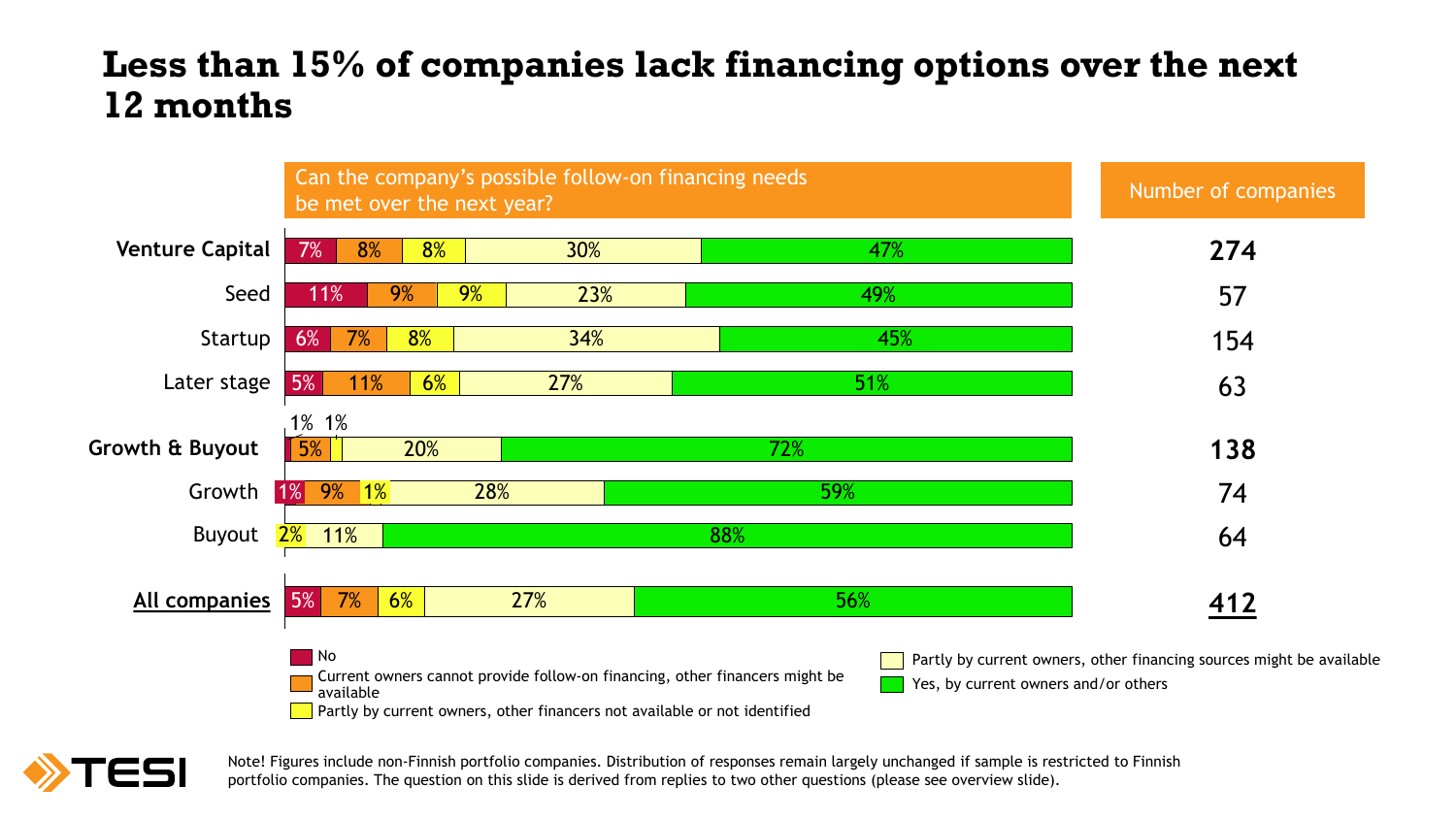## **An immediate liquidity crisis without identified follow-on financing opportunities threatens only a fraction of companies**

**m = month(s)**





Note! Figures include non-Finnish portfolio companies. Distribution of responses remain largely unchanged if sample is restricted to Finnish portfolio companies. The question on this slide is derived from replies to two other questions (please see overview slide)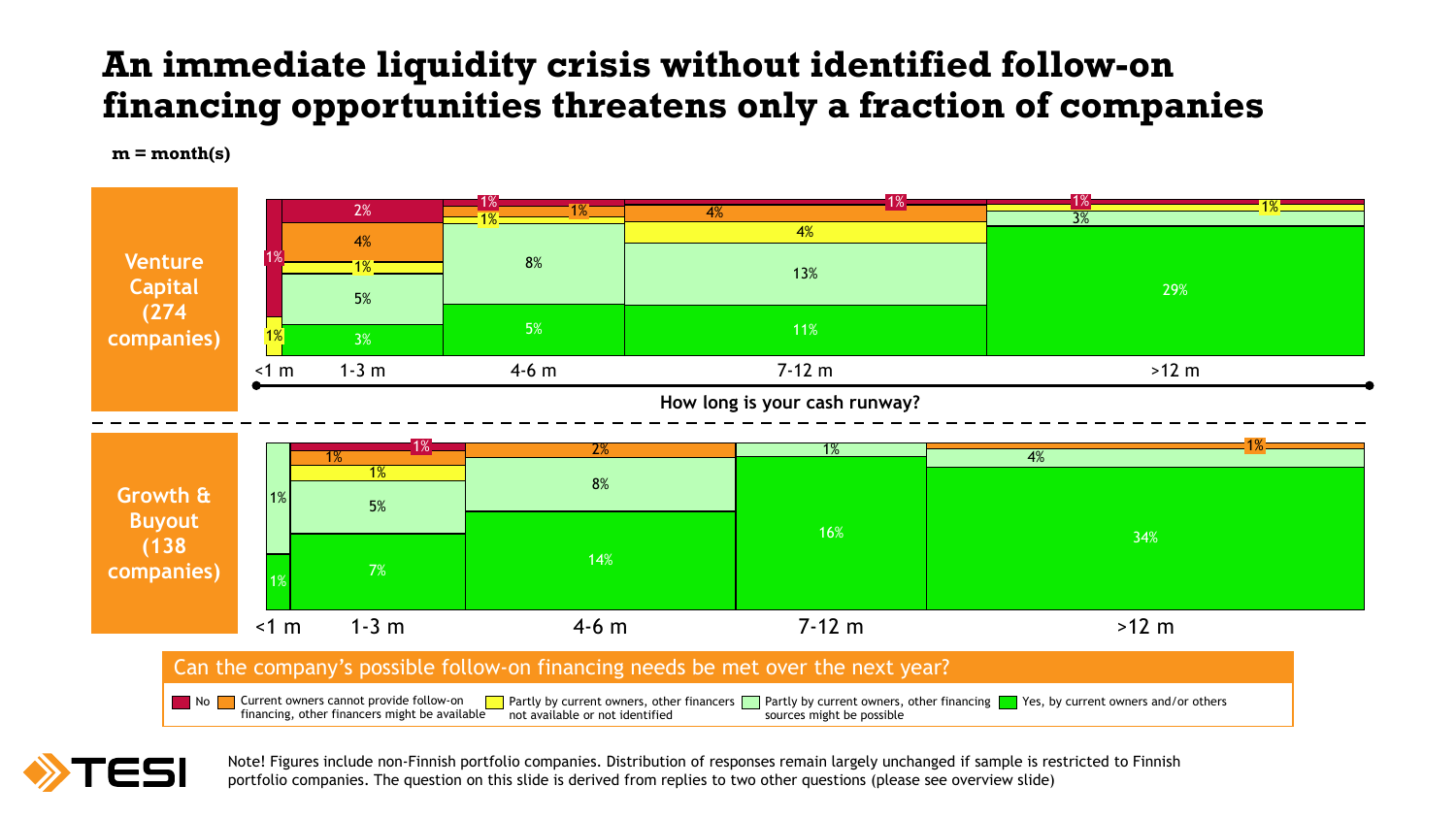#### **Current owners are able to partly or wholly meet follow-on financing needs in over 85% of companies**



Note! Figures include non-Finnish portfolio companies. Distribution of responses remain largely unchanged if sample is restricted to Finnish portfolio companies.